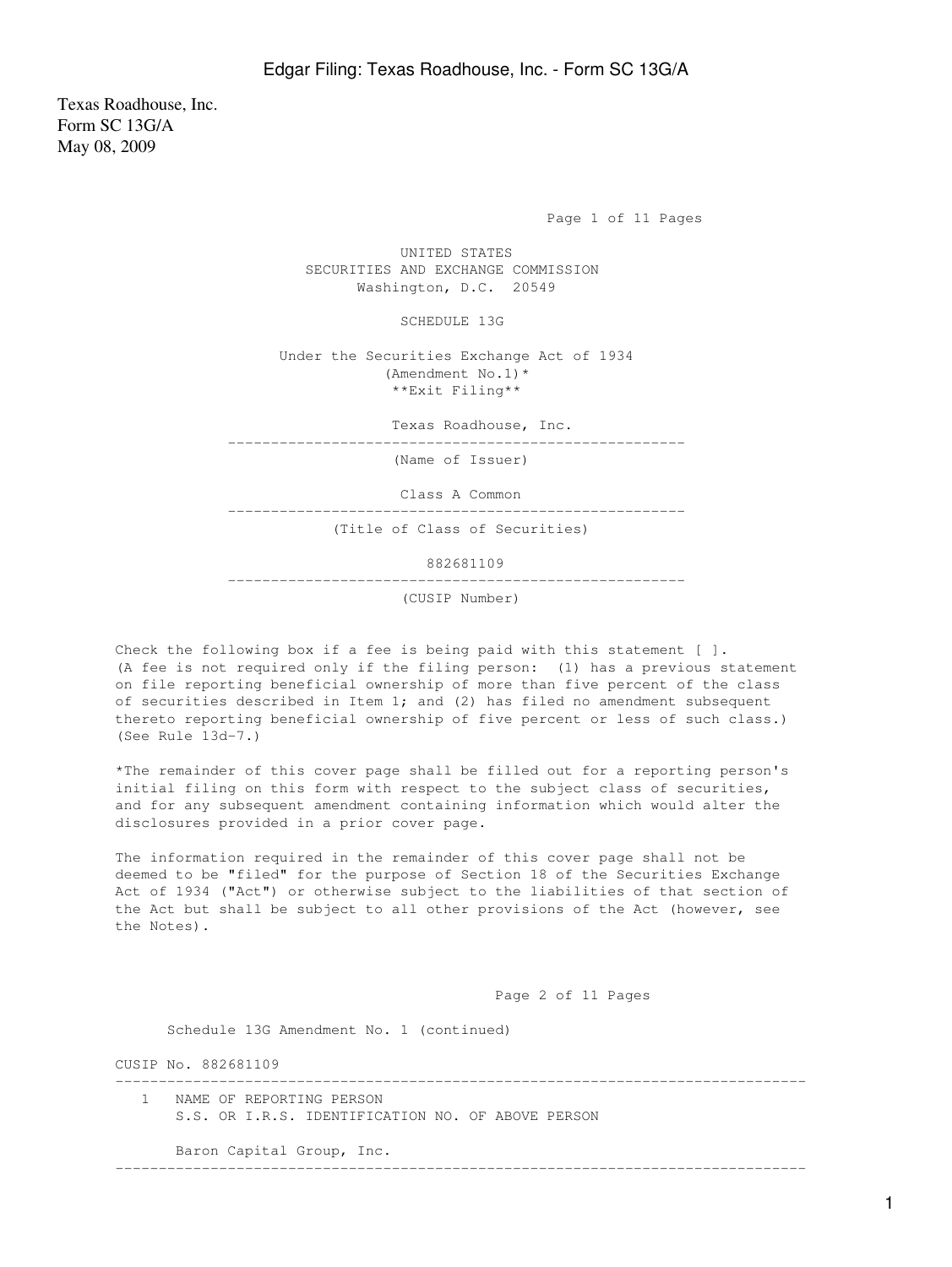|                        | Edgar Filing: Texas Roadhouse, Inc. - Form SC 13G/A |                                                                               |                                                                          |  |  |
|------------------------|-----------------------------------------------------|-------------------------------------------------------------------------------|--------------------------------------------------------------------------|--|--|
| 2                      |                                                     | CHECK THE APPROPRIATE BOX IF A MEMBER OF A GROUP*                             | $(a)$ [ ]<br>$(b)$ [ ]                                                   |  |  |
|                        | 3 SEC USE ONLY                                      |                                                                               |                                                                          |  |  |
| 4                      | New York                                            | CITIZENSHIP OR PLACE OF ORGANIZATION                                          |                                                                          |  |  |
| SHARES<br>BENEFICIALLY |                                                     | NUMBER OF 5 SOLE VOTING POWER<br>$\Omega$                                     |                                                                          |  |  |
|                        | EACH<br>REPORTING                                   | OWNED BY 6 SHARED VOTING POWER<br>2,500,000                                   | ___________________________                                              |  |  |
|                        | PERSON<br>WITH                                      | 7 SOLE DISPOSITIVE POWER<br>$\mathbf{0}$                                      |                                                                          |  |  |
|                        |                                                     | 8<br>SHARED DISPOSITIVE POWER<br>2,500,000                                    |                                                                          |  |  |
| 9                      | 2,500,000                                           | AGGREGATE AMOUNT BENEFICIALLY OWNED BY EACH REPORTING PERSON                  |                                                                          |  |  |
|                        |                                                     |                                                                               | 10 CHECK BOX IF THE AGGREGATE AMOUNT IN ROW (9) EXCLUDES CERTAIN SHARES* |  |  |
| 11                     | 3.9%                                                | PERCENT OF CLASS REPRESENTED BY AMOUNT IN ROW (9)                             |                                                                          |  |  |
|                        |                                                     | 12 TYPE OF REPORTING PERSON*                                                  |                                                                          |  |  |
|                        | HC, CO                                              | *SEE INSTRUCTIONS BEFORE FILLING OUT                                          |                                                                          |  |  |
|                        |                                                     |                                                                               | Page 3 of 11 Pages                                                       |  |  |
|                        |                                                     | Schedule 13G Amendment No. 1 (continued)                                      |                                                                          |  |  |
|                        | CUSIP No. 882681109                                 |                                                                               |                                                                          |  |  |
| $\mathbf{1}$           |                                                     | NAME OF REPORTING PERSON<br>S.S. OR I.R.S. IDENTIFICATION NO. OF ABOVE PERSON |                                                                          |  |  |
|                        | BAMCO, Inc.                                         |                                                                               |                                                                          |  |  |
| 2                      |                                                     | CHECK THE APPROPRIATE BOX IF A MEMBER OF A GROUP*                             | $(a) \qquad \qquad$<br>$(b)$ [ ]                                         |  |  |
|                        |                                                     |                                                                               |                                                                          |  |  |

3 SEC USE ONLY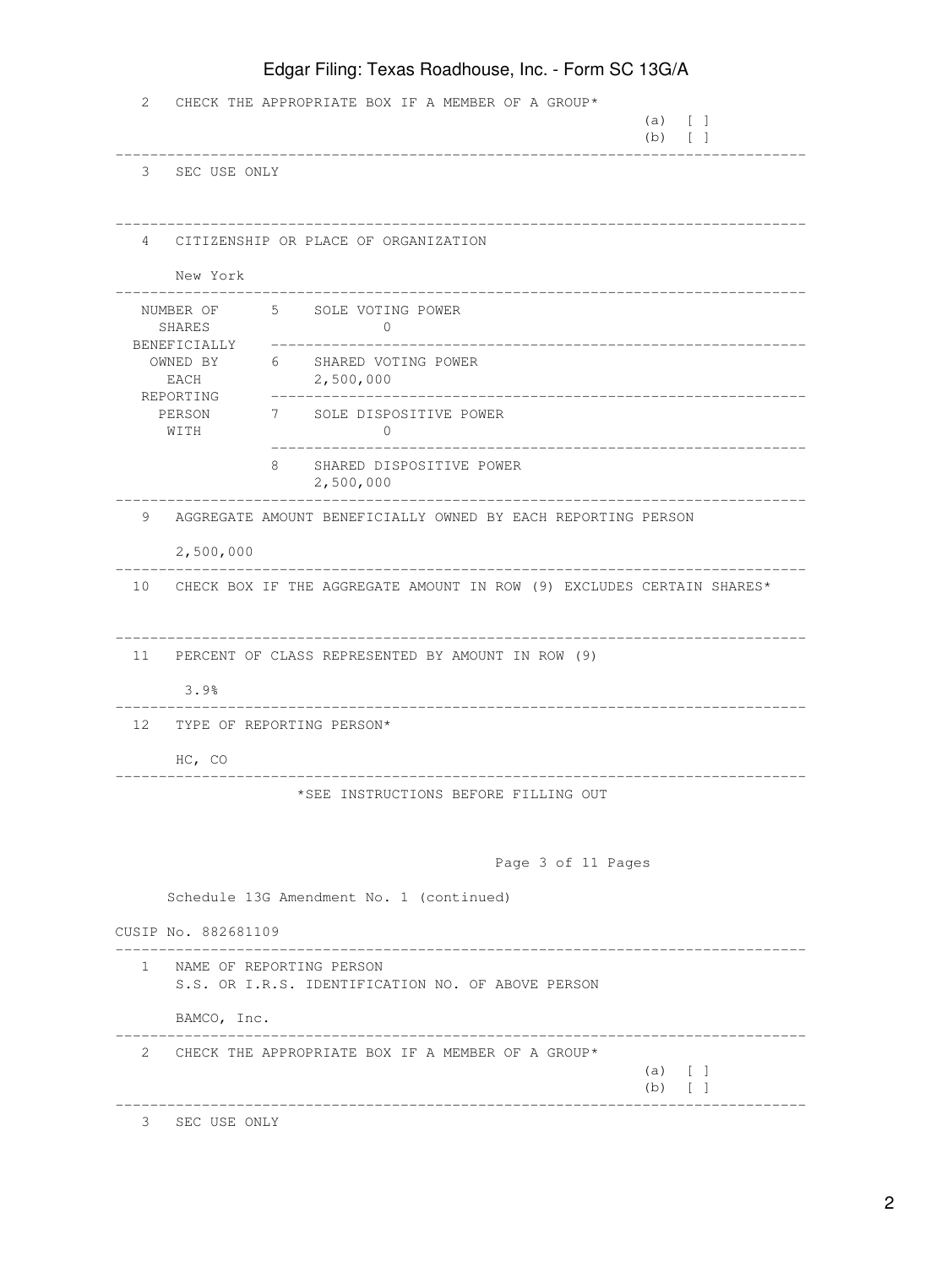|                                               | 4 CITIZENSHIP OR PLACE OF ORGANIZATION                                   |
|-----------------------------------------------|--------------------------------------------------------------------------|
| New York                                      |                                                                          |
| SHARES                                        | NUMBER OF 5 SOLE VOTING POWER<br>$\Omega$                                |
| BENEFICIALLY<br>OWNED BY<br>EACH<br>REPORTING | 6 SHARED VOTING POWER<br>2,500,000                                       |
| WITH                                          | PERSON 7 SOLE DISPOSITIVE POWER<br>$\mathbf{0}$                          |
|                                               | SHARED DISPOSITIVE POWER<br>8.<br>2,500,000                              |
| 2,500,000                                     | 9 AGGREGATE AMOUNT BENEFICIALLY OWNED BY EACH REPORTING PERSON           |
|                                               | 10 CHECK BOX IF THE AGGREGATE AMOUNT IN ROW (9) EXCLUDES CERTAIN SHARES* |
|                                               | 11 PERCENT OF CLASS REPRESENTED BY AMOUNT IN ROW (9)                     |
| 3.9%                                          |                                                                          |
|                                               | 12 TYPE OF REPORTING PERSON*                                             |
| IA, CO                                        |                                                                          |
|                                               | *SEE INSTRUCTIONS BEFORE FILLING OUT                                     |
|                                               |                                                                          |
|                                               | Page 4 of 11 Pages                                                       |
|                                               | Schedule 13G Amendment No. 1 (continued)                                 |
| CUSIP No. 882681109                           |                                                                          |
| $\mathbf{1}$                                  | NAME OF REPORTING PERSON                                                 |
|                                               | S.S. OR I.R.S. IDENTIFICATION NO. OF ABOVE PERSON                        |
|                                               | Baron Small Cap Fund                                                     |
| 2                                             | CHECK THE APPROPRIATE BOX IF A MEMBER OF A GROUP*                        |
|                                               | $(a)$ [ ]<br>$(b)$ [ ]                                                   |
| 3 SEC USE ONLY                                |                                                                          |
| $\overline{4}$                                | CITIZENSHIP OR PLACE OF ORGANIZATION                                     |
| USA                                           |                                                                          |
| SHARES                                        | NUMBER OF 5 SOLE VOTING POWER<br>$\mathbf{0}$                            |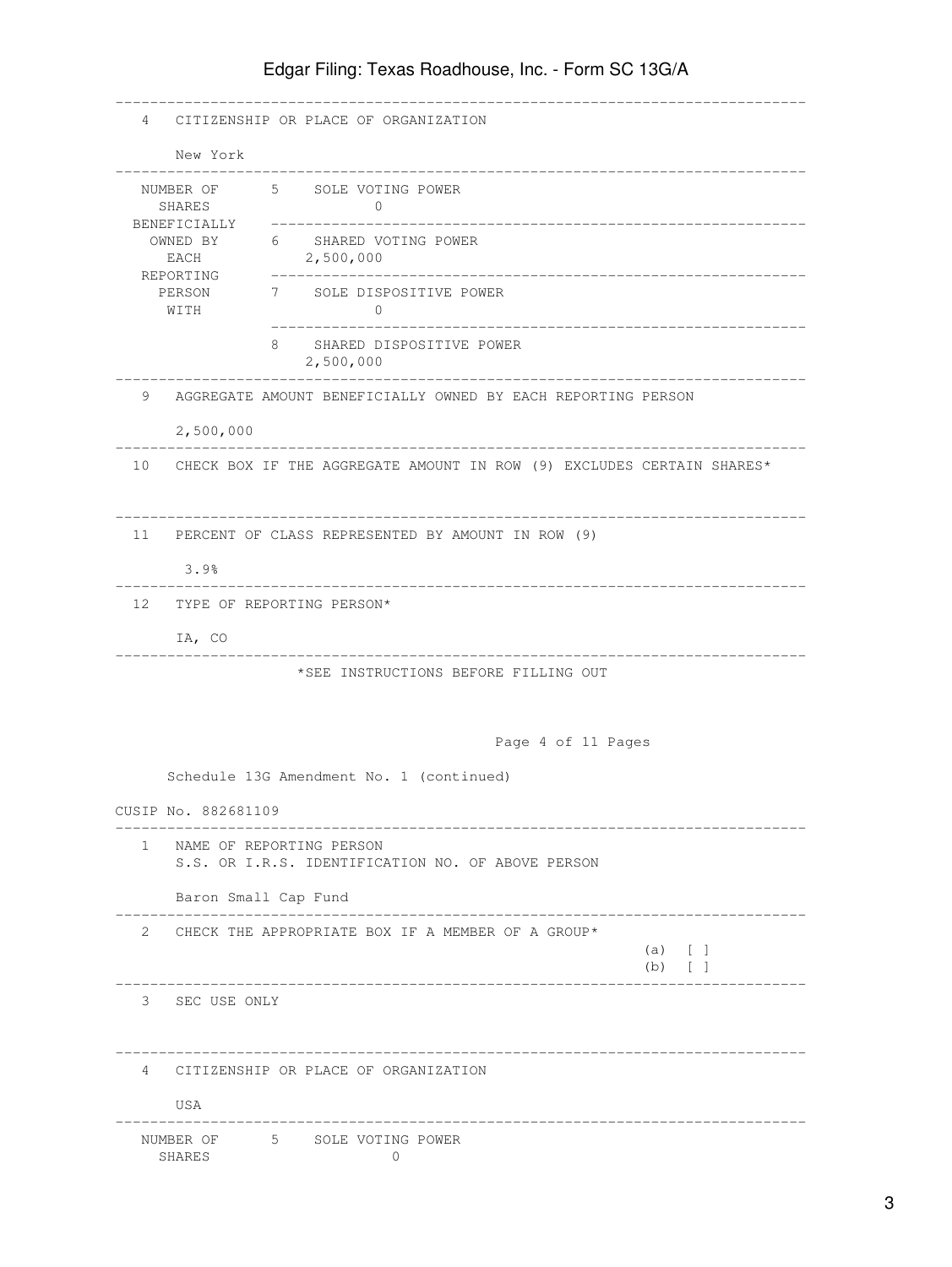| BENEFICIALLY<br>EACH<br>REPORTING |                                                                               | OWNED BY 6 SHARED VOTING POWER<br>2,500,000                                                                |  |  |
|-----------------------------------|-------------------------------------------------------------------------------|------------------------------------------------------------------------------------------------------------|--|--|
|                                   | PERSON<br>WITH                                                                | 7 SOLE DISPOSITIVE POWER<br>0                                                                              |  |  |
|                                   |                                                                               | 8.<br>SHARED DISPOSITIVE POWER<br>2,500,000                                                                |  |  |
| 9                                 | 2,500,000                                                                     | AGGREGATE AMOUNT BENEFICIALLY OWNED BY EACH REPORTING PERSON                                               |  |  |
|                                   |                                                                               | ______________________________<br>10 CHECK BOX IF THE AGGREGATE AMOUNT IN ROW (9) EXCLUDES CERTAIN SHARES* |  |  |
|                                   | 3.9%                                                                          | 11 PERCENT OF CLASS REPRESENTED BY AMOUNT IN ROW (9)                                                       |  |  |
|                                   | IV                                                                            | 12 TYPE OF REPORTING PERSON*                                                                               |  |  |
|                                   |                                                                               | Page 5 of 11 Pages                                                                                         |  |  |
|                                   | CUSIP No. 882681109                                                           | Schedule 13G Amendment No. 1 (continued)                                                                   |  |  |
| $\mathbf{1}$                      | NAME OF REPORTING PERSON<br>S.S. OR I.R.S. IDENTIFICATION NO. OF ABOVE PERSON |                                                                                                            |  |  |
|                                   |                                                                               |                                                                                                            |  |  |
|                                   | Ronald Baron                                                                  |                                                                                                            |  |  |
| $\mathbf{2}$                      |                                                                               | CHECK THE APPROPRIATE BOX IF A MEMBER OF A GROUP*<br>(a) [ ]<br>$(b)$ [ ]                                  |  |  |
|                                   | 3 SEC USE ONLY                                                                |                                                                                                            |  |  |
| $4\overline{ }$                   |                                                                               | CITIZENSHIP OR PLACE OF ORGANIZATION                                                                       |  |  |
|                                   | USA<br>NUMBER OF<br>SHARES                                                    | 5 SOLE VOTING POWER<br>$\Omega$                                                                            |  |  |
|                                   | BENEFICIALLY<br>OWNED BY<br>EACH                                              | SHARED VOTING POWER<br>6<br>2,500,000<br>_____________________                                             |  |  |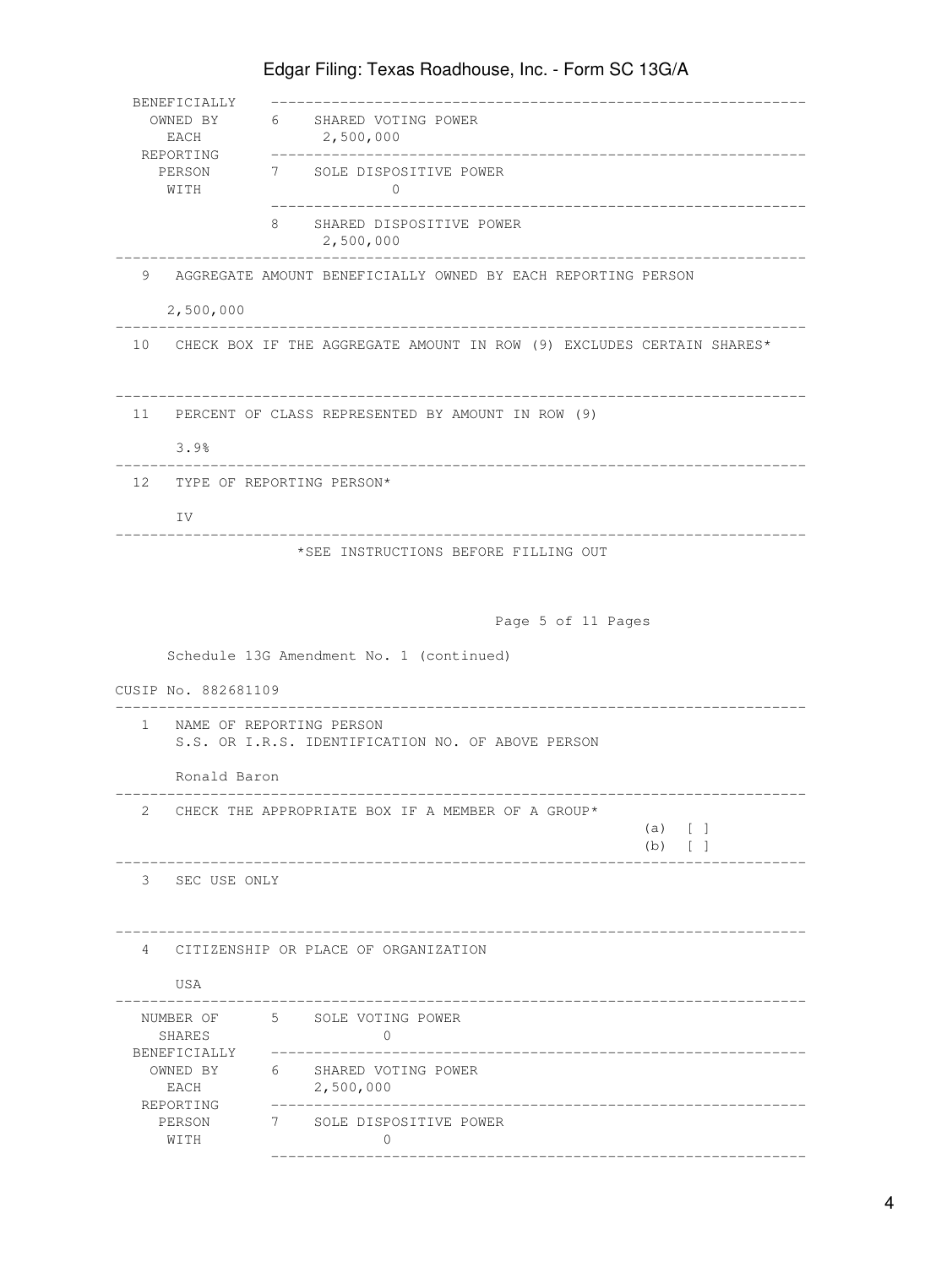|         |                              | Edgar Filing: Texas Roadhouse, Inc. - Form SC 13G/A                                                                                                                                    |  |
|---------|------------------------------|----------------------------------------------------------------------------------------------------------------------------------------------------------------------------------------|--|
|         |                              | 8<br>SHARED DISPOSITIVE POWER<br>2,500,000                                                                                                                                             |  |
| 9       |                              | AGGREGATE AMOUNT BENEFICIALLY OWNED BY EACH REPORTING PERSON                                                                                                                           |  |
|         | 2,500,000                    |                                                                                                                                                                                        |  |
|         |                              | 10 CHECK BOX IF THE AGGREGATE AMOUNT IN ROW (9) EXCLUDES CERTAIN SHARES*                                                                                                               |  |
| 11      | 3.9%                         | PERCENT OF CLASS REPRESENTED BY AMOUNT IN ROW (9)                                                                                                                                      |  |
|         | 12 TYPE OF REPORTING PERSON* |                                                                                                                                                                                        |  |
|         | HC, IN                       |                                                                                                                                                                                        |  |
|         |                              | *SEE INSTRUCTIONS BEFORE FILLING OUT                                                                                                                                                   |  |
|         |                              | Page 6 of 11 Pages                                                                                                                                                                     |  |
| Item 1. |                              |                                                                                                                                                                                        |  |
|         | (a)                          | Name of Issuer:<br>Texas Roadhouse, Inc.                                                                                                                                               |  |
|         | (b)                          | Address of Issuer's Principal Executive Offices:<br>6040 Dutchmans Lane, Suite 400<br>Louisville KY 40205                                                                              |  |
| Item 2. |                              |                                                                                                                                                                                        |  |
|         |                              | (a) Name of Persons Filing:<br>Baron Capital Group, Inc. ("BCG")<br>BAMCO, Inc. ("BAMCO")<br>Baron Small Cap Fund ("BSC")                                                              |  |
|         |                              | Ronald Baron<br>(b) Address of Principal Business Office:<br>767 Fifth Avenue<br>New York, NY 10153                                                                                    |  |
|         |                              | (c) Citizenship:<br>BCG and BAMCO are New York corporations. Baron Small Cap<br>Fund is a series of a Massachusetts Business Trust. Ronald Baron<br>is a citizen of the United States. |  |
|         |                              | (d) Title of Class Securities:<br>Class A Common                                                                                                                                       |  |
|         | (e)                          | CUSIP Number:<br>882681109                                                                                                                                                             |  |
|         |                              | Item 3. PERSONS FILING:                                                                                                                                                                |  |
|         |                              | BCG and Ronald Baron are:<br>(g) Parent holding companies, in accordance with<br>Section $240.13d-1$ (b) (ii) (G)                                                                      |  |
|         |                              | BAMCO is:<br>(e) Investment Adviser registered under Section 203 of<br>the Investment Advisers Act of 1940                                                                             |  |

## 5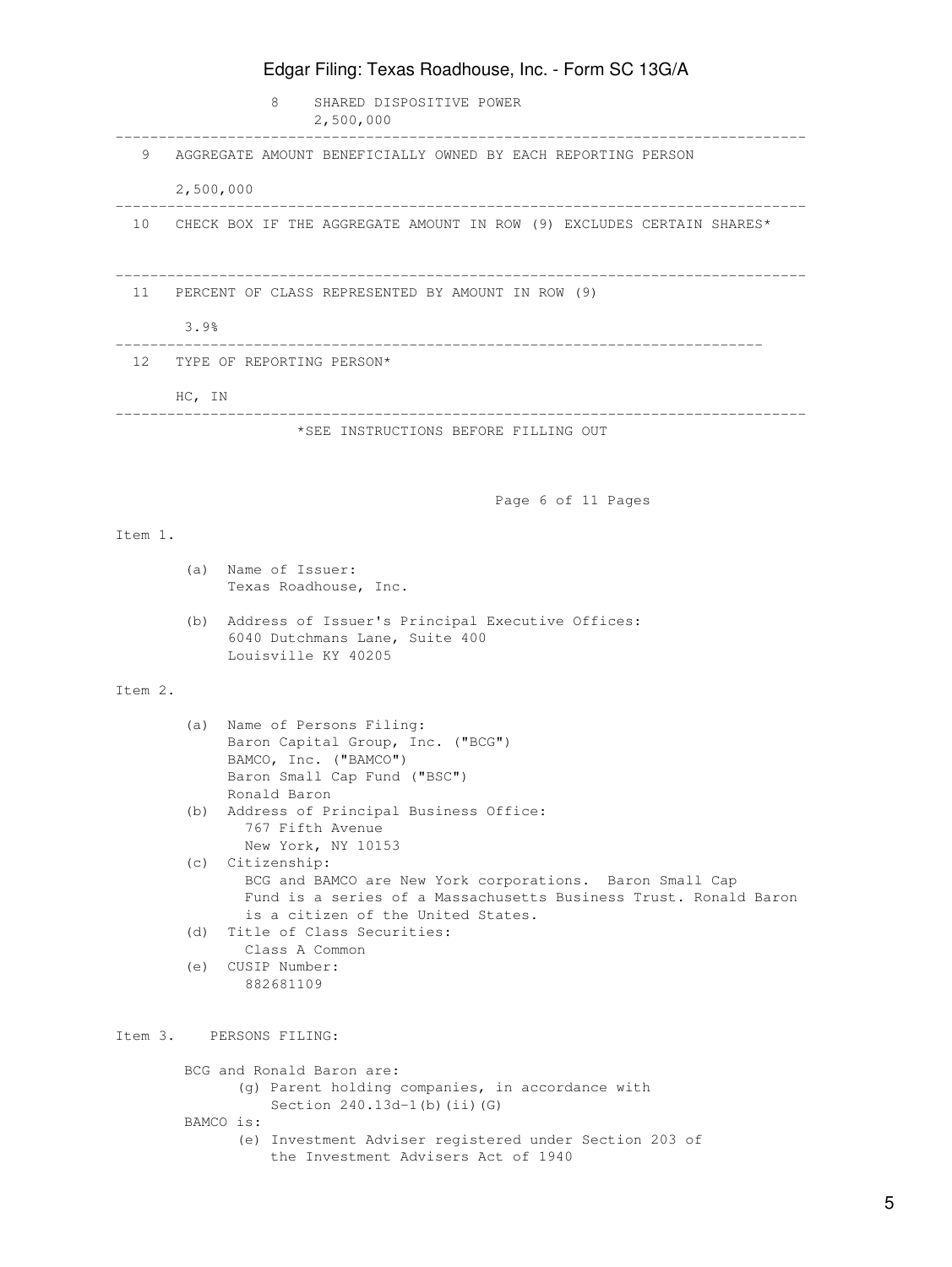BSC is: (d) Investment Company registered under Section 8 of the Investment Company Act. All persons filing are: (j) Group, in accordance with Rule 13d-1(b)(1)(ii)(J)

Page 7 of 11 Pages

Page 8 of 11 Pages

Item 4. OWNERSHIP^

(a) Amount Beneficially Owned as of April 30, 2008:

| BCG:          | 2,500,000 shares |  |
|---------------|------------------|--|
| BAMCO:        | 2,500,000 shares |  |
| BSC:          | 2,500,000 shares |  |
| Ronald Baron: | 2,500,000 shares |  |

(b) Percent of Class:

| BCG:          | 3.9% |
|---------------|------|
| BAMCO:        | 3.9% |
| BSC:          | 3.9% |
| Ronald Baron: | 3.9% |

^BCG and Ronald Baron disclaim beneficial ownership of shares held by their controlled entities (or the investment advisory clients thereof) to the extent such shares are held by persons other than BCG and Ronald Baron. BAMCO disclaims beneficial ownership of shares held by its investment advisory clients to the extent such shares are held by persons other than BAMCO and its affiliates.

 (c) Number of shares as to which such person has: (i) sole power to vote or direct the vote: BCG: 0 BAMCO: 0 BSC: 0 Ronald Baron: 0 (ii) shared power to vote or direct the vote: BCG: 2,500,000 BAMCO: 2,500,0000<br>
2,500,0000<br>
2,500,000 BSC: 2,500,000 Ronald Baron: 2,500,000 (iii) sole power to dispose or to direct the disposition of:\* BCG: 0 BAMCO: 0 BSC: 0 Ronald Baron: 0 (iv) shared power to dispose or direct the disposition of:\* BCG: 2,500,000 BAMCO: 2,500,000 BSC: 2,500,000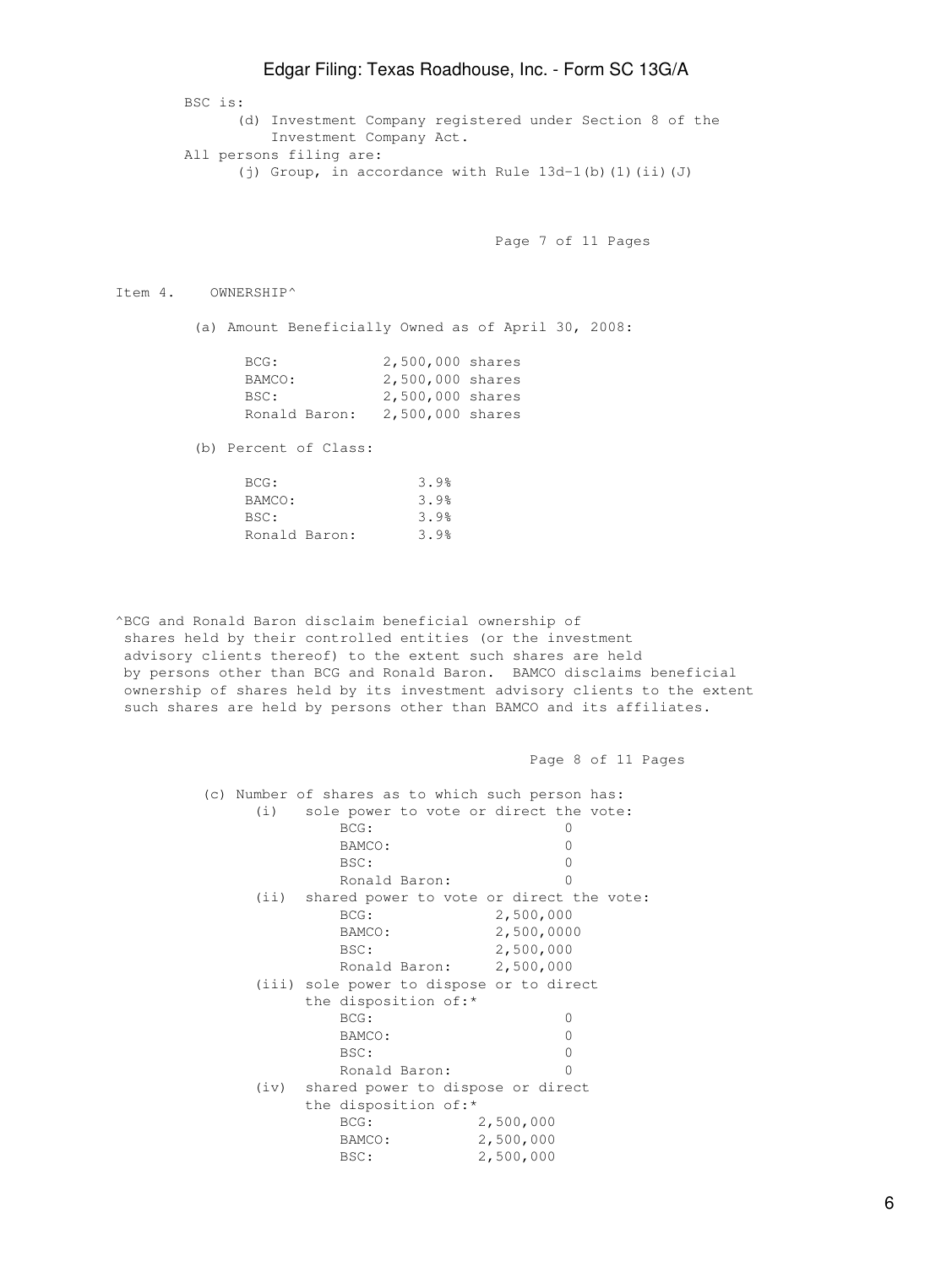Ronald Baron: 2,500,000

- Item 5. OWNERSHIP OF 5% OR LESS OF A CLASS Filing Persons have ceased being the beneficial owners of more than 5% of the filing class of securities reported herein.
- Item 6. OWNERSHIP OF MORE THAN 5% ON BEHALF OF ANOTHER PERSON Not Applicable.
- Item 7. IDENTIFICATION AND CLASSIFICATION OF THE SUBSIDIARY WHICH ACQUIRED THE SECURITY BEING REPORTED ON BY THE PARENT HOLDING COMPANY

 BAMCO is a subsidiary of BCG. BSC is an advisory client of BAMCO. Ronald Baron owns a controlling interest in BCG.

Item 8. IDENTIFICATION AND CLASSIFICATION OF MEMBERS OF THE GROUP

See Item 3.

\* By virtue of investment advisory agreements with their respective clients, BAMCO has been given the discretion to dispose or the disposition of the securities in the advisory accounts. All such discretionary agreements, are however, revocable.

Page 9 of 11 Pages

Item 9. NOTICE OF DISSOLUTION OF GROUP

Not applicable.

Item 10. Certification

 By signing below I certify that, to the best of my knowledge and belief, the securities referred to above were acquired in the ordinary course of business and were not acquired for the purpose of and do not have the effect of changing or influencing the control of the issuer of such securities and were not acquired in connection with or as a participant in any transaction having such purposes or effect.

Signature

After reasonable inquiry and to the best of my knowledge and belief, I certify that the information set forth in this statement is true, complete and correct.

Date: May 8, 2009

 Baron Capital Group, Inc., and BAMCO, Inc., By: /s/ Ronald Baron  $\mathcal{L}_\mathcal{L}$  , which is a set of the set of the set of the set of the set of the set of the set of the set of the set of the set of the set of the set of the set of the set of the set of the set of the set of the set of Ronald Baron, Chairman and CEO

> Baron Small Cap Fund By: